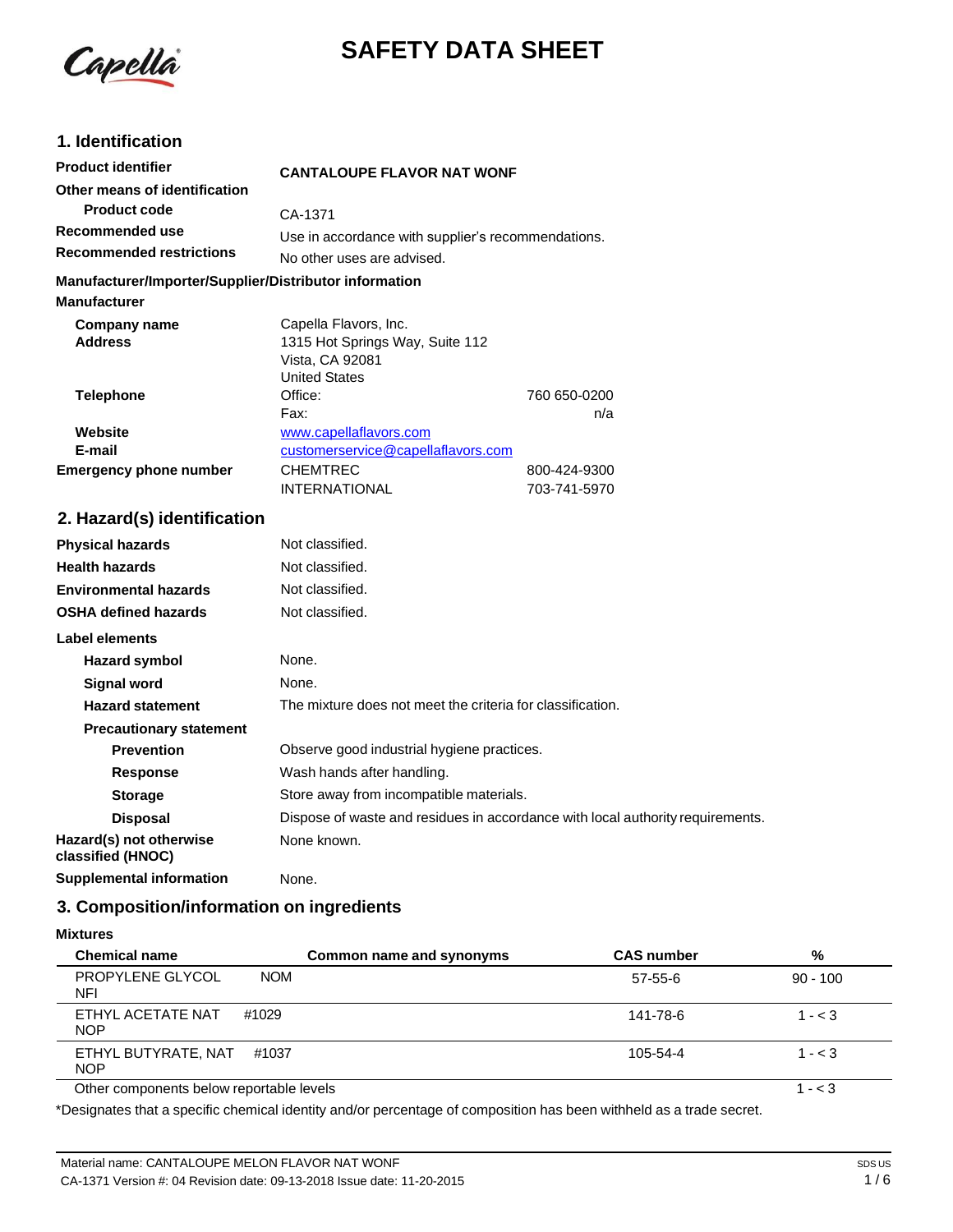### **4. First-aid measures**

| <b>Inhalation</b><br><b>Skin contact</b>                                     | Move to fresh air. Call a physician if symptoms develop or persist.<br>Wash off with soap and water. Get medical attention if irritation develops and persists. |
|------------------------------------------------------------------------------|-----------------------------------------------------------------------------------------------------------------------------------------------------------------|
| Eye contact                                                                  | Rinse with water. Get medical attention if irritation develops and persists.                                                                                    |
| Ingestion                                                                    | Rinse mouth. Get medical attention if symptoms occur.                                                                                                           |
| <b>Most important</b><br>symptoms/effects, acute and<br>delayed              | Direct contact with eyes may cause temporary irritation.                                                                                                        |
| Indication of immediate<br>medical attention and special<br>treatment needed | Treat symptomatically.                                                                                                                                          |
| <b>General information</b>                                                   | Ensure that medical personnel are aware of the material(s) involved, and take precautions to<br>protect themselves.                                             |

## **5. Fire-fighting measures**

| Suitable extinguishing media                                     | Alcohol resistant foam. Powder. Carbon dioxide (CO2).                                         |
|------------------------------------------------------------------|-----------------------------------------------------------------------------------------------|
| <b>Unsuitable extinguishing</b><br>media                         | Do not use water jet as an extinguisher, as this will spread the fire.                        |
| Specific hazards arising from<br>the chemical                    | During fire, gases hazardous to health may be formed.                                         |
| Special protective equipment<br>and precautions for firefighters | Self-contained breathing apparatus and full protective clothing must be worn in case of fire. |
| <b>Fire fighting</b><br>equipment/instructions                   | Move containers from fire area if you can do so without risk.                                 |
| <b>Specific methods</b>                                          | Use standard firefighting procedures and consider the hazards of other involved materials.    |
| <b>General fire hazards</b>                                      | No unusual fire or explosion hazards noted.                                                   |

## **6. Accidental release measures**

| Personal precautions,<br>protective equipment and<br>emergency procedures | Keep unnecessary personnel away. For personal protection, see section 8 of the SDS.                                                                                                                                                               |
|---------------------------------------------------------------------------|---------------------------------------------------------------------------------------------------------------------------------------------------------------------------------------------------------------------------------------------------|
| <b>Methods and materials for</b>                                          | Use water spray to reduce vapors or divert vapor cloud drift.                                                                                                                                                                                     |
| containment and cleaning up                                               | Large Spills: Stop the flow of material, if this is without risk. Dike the spilled material, where this is<br>possible. Absorb in vermiculite, dry sand or earth and place into containers. Following product<br>recovery, flush area with water. |
|                                                                           | Small Spills: Wipe up with absorbent material (e.g. cloth, fleece). Clean surface thoroughly to<br>remove residual contamination.                                                                                                                 |
|                                                                           | Never return spills to original containers for re-use. For waste disposal, see section 13 of the SDS.                                                                                                                                             |
| <b>Environmental precautions</b>                                          | Avoid discharge into drains, water courses or onto the ground.                                                                                                                                                                                    |
| 7. Handling and storage                                                   |                                                                                                                                                                                                                                                   |
| <b>Precautions for safe handling</b>                                      | Avoid prolonged exposure. Observe good industrial hygiene practices.                                                                                                                                                                              |
| Conditions for safe storage,                                              | Store in original tightly closed container. Store away from incompatible materials (see Section 10                                                                                                                                                |

**including any incompatibilities** of the SDS).

#### **8. Exposure controls/personal protection**

#### **Occupational exposure limits**

The following constituents are the only constituents of the product which have a PEL, TLV or other recommended exposure limit. At this time, the other constituents have no known exposure limits.

| US. OSHA Table Z-1 Limits for Air Contaminants (29 CFR 1910.1000)<br><b>Components</b> | Type       | Value      |  |
|----------------------------------------------------------------------------------------|------------|------------|--|
| ETHYL ACETATE NAT<br>NOP (CAS<br>#1029<br>141-78-6)                                    | <b>PEL</b> | 1400 mg/m3 |  |
|                                                                                        |            | $400$ ppm  |  |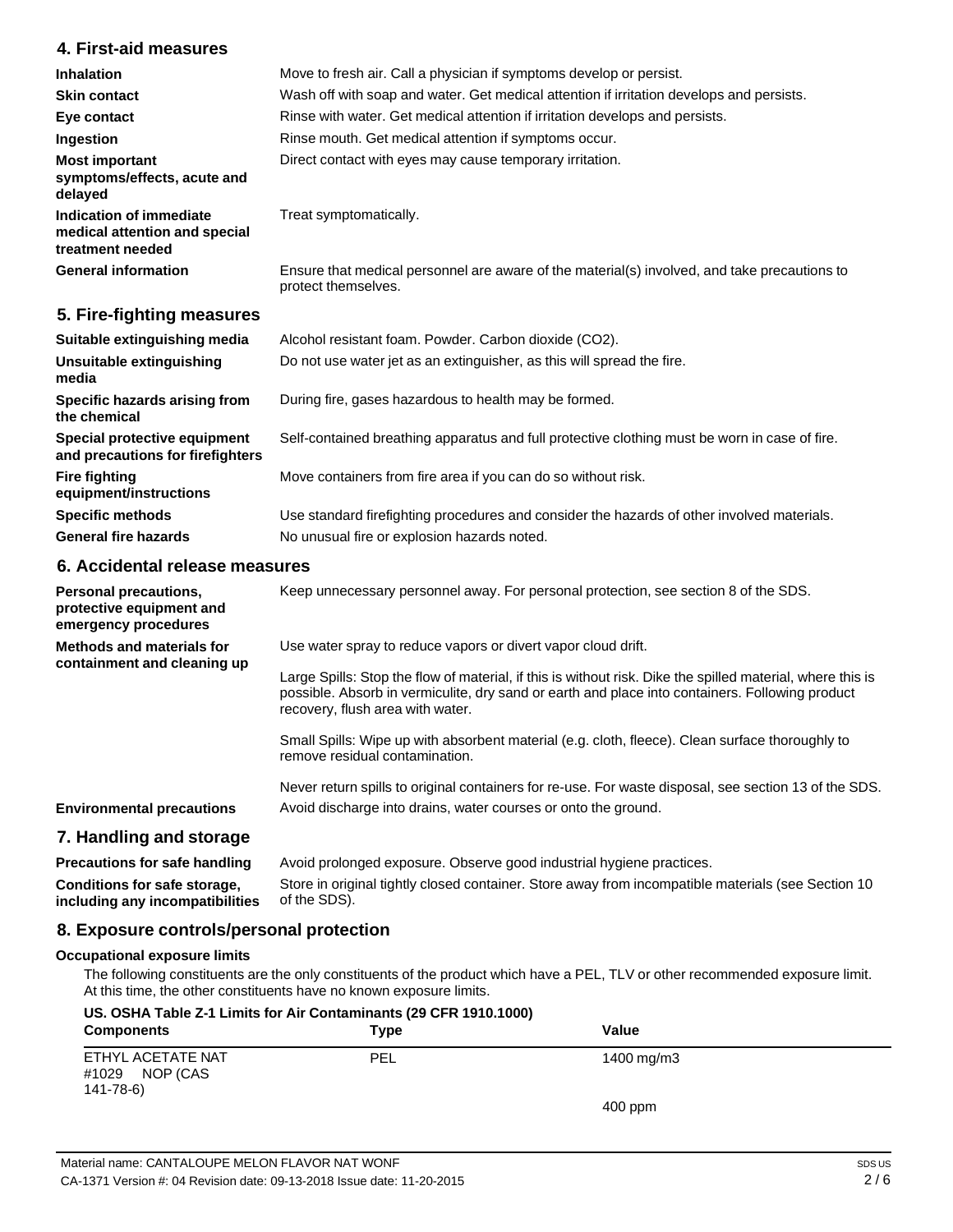| <b>US. ACGIH Threshold Limit Values Components</b>       |                                                                                                                                                                                                                                                                                                                                                                                                        |               |             |
|----------------------------------------------------------|--------------------------------------------------------------------------------------------------------------------------------------------------------------------------------------------------------------------------------------------------------------------------------------------------------------------------------------------------------------------------------------------------------|---------------|-------------|
|                                                          | Type                                                                                                                                                                                                                                                                                                                                                                                                   | Value         |             |
| ETHYL ACETATE NAT<br>NOP (CAS<br>#1029<br>$141 - 78 - 6$ | <b>TWA</b>                                                                                                                                                                                                                                                                                                                                                                                             | 400 ppm       |             |
| US. NIOSH: Pocket Guide to Chemical Hazards              |                                                                                                                                                                                                                                                                                                                                                                                                        |               |             |
| <b>Components</b>                                        | Type                                                                                                                                                                                                                                                                                                                                                                                                   | Value         |             |
| ETHYL ACETATE NAT<br>NOP (CAS<br>#1029<br>141-78-6)      | <b>TWA</b>                                                                                                                                                                                                                                                                                                                                                                                             | 1400 mg/m3    |             |
|                                                          |                                                                                                                                                                                                                                                                                                                                                                                                        | $400$ ppm     |             |
|                                                          | US. Workplace Environmental Exposure Level (WEEL) Guides                                                                                                                                                                                                                                                                                                                                               |               |             |
| <b>Components</b>                                        | <b>Type</b>                                                                                                                                                                                                                                                                                                                                                                                            | Value         | <b>Form</b> |
| PROPYLENE GLYCOL<br>NOM NFI (CAS 57-55-6)                | <b>TWA</b>                                                                                                                                                                                                                                                                                                                                                                                             | $10$ mg/m $3$ | Aerosol.    |
| <b>Biological limit values</b>                           | No biological exposure limits noted for the ingredient(s).                                                                                                                                                                                                                                                                                                                                             |               |             |
| Appropriate engineering<br>controls                      | Good general ventilation (typically 10 air changes per hour) should be used. Ventilation rates<br>should be matched to conditions. If applicable, use process enclosures, local exhaust ventilation,<br>or other engineering controls to maintain airborne levels below recommended exposure limits. If<br>exposure limits have not been established, maintain airborne levels to an acceptable level. |               |             |
|                                                          | Individual protection measures, such as personal protective equipment                                                                                                                                                                                                                                                                                                                                  |               |             |
| <b>Eye/face protection</b>                               | Wear safety glasses with side shields (or goggles).                                                                                                                                                                                                                                                                                                                                                    |               |             |
| <b>Skin protection</b>                                   |                                                                                                                                                                                                                                                                                                                                                                                                        |               |             |
| <b>Hand protection</b>                                   | Wear appropriate chemical resistant gloves.                                                                                                                                                                                                                                                                                                                                                            |               |             |
| Other                                                    | Wear suitable protective clothing.                                                                                                                                                                                                                                                                                                                                                                     |               |             |
| <b>Respiratory protection</b>                            | In case of insufficient ventilation, wear suitable respiratory equipment.                                                                                                                                                                                                                                                                                                                              |               |             |
| <b>Thermal hazards</b>                                   | Wear appropriate thermal protective clothing, when necessary.                                                                                                                                                                                                                                                                                                                                          |               |             |
| <b>General hygiene</b><br>considerations                 | Always observe good personal hygiene measures, such as washing after handling the material<br>and before eating, drinking, and/or smoking. Routinely wash work clothing and protective<br>equipment to remove contaminants.                                                                                                                                                                            |               |             |
| 9. Physical and chemical properties                      |                                                                                                                                                                                                                                                                                                                                                                                                        |               |             |
| Appearance                                               |                                                                                                                                                                                                                                                                                                                                                                                                        |               |             |

| Liquid.                                       |
|-----------------------------------------------|
| Liquid.                                       |
| Not available.                                |
| Not available.                                |
| Not available.                                |
| Not available.                                |
| -74.2 $\degree$ F (-59 $\degree$ C) estimated |
| 370.76 °F (188.2 °C) estimated                |
| > 200.0 °F (> 93.3 °C) Closed Cup             |
| Not available.                                |
| Not applicable.                               |
| Upper/lower flammability or explosive limits  |
| Not available.                                |
| Not available.                                |
| Not available.                                |
| Not available.                                |
| 0.17 hPa estimated                            |
| Not available.                                |
|                                               |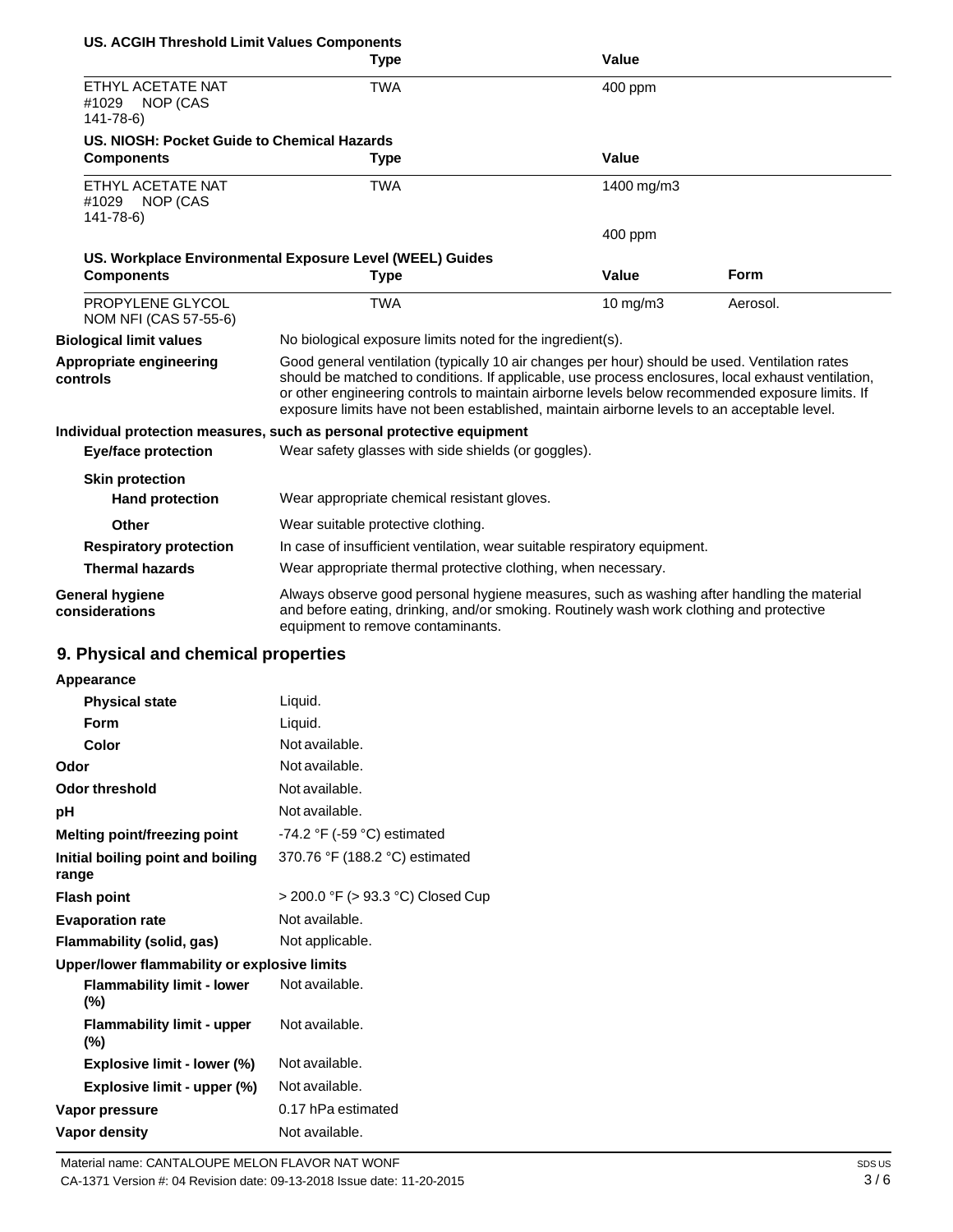| Not available.               |
|------------------------------|
|                              |
| Not available.               |
| Not available.               |
| 700 °F (371.11 °C) estimated |
| Not available.               |
| Not available.               |
|                              |
| Not explosive.               |
| Combustible IIIB estimated   |
| Not oxidizing.               |
| 1.4165 - 1.4465              |
| $1.01 - 1.04$                |
|                              |

# **10. Stability and reactivity**

| <b>Reactivity</b>                            | The product is stable and non-reactive under normal conditions of use, storage and transport. |
|----------------------------------------------|-----------------------------------------------------------------------------------------------|
| <b>Chemical stability</b>                    | Material is stable under normal conditions.                                                   |
| <b>Possibility of hazardous</b><br>reactions | No dangerous reaction known under conditions of normal use.                                   |
| <b>Conditions to avoid</b>                   | Avoid temperatures exceeding the flash point. Contact with incompatible materials.            |
| Incompatible materials                       | Strong oxidizing agents.                                                                      |
| <b>Hazardous decomposition</b><br>products   | No hazardous decomposition products are known.                                                |

# **11. Toxicological information**

#### **Information on likely routes of exposure**

| <b>Inhalation</b>                                                                  | Prolonged inhalation may be harmful.                                                                                |
|------------------------------------------------------------------------------------|---------------------------------------------------------------------------------------------------------------------|
| <b>Skin contact</b>                                                                | No adverse effects due to skin contact are expected.                                                                |
| Eye contact                                                                        | Direct contact with eyes may cause temporary irritation.                                                            |
| Ingestion                                                                          | Expected to be a low ingestion hazard.                                                                              |
| Symptoms related to the<br>physical, chemical and<br>toxicological characteristics | Direct contact with eyes may cause temporary irritation.                                                            |
| Information on toxicological effects                                               |                                                                                                                     |
| <b>Acute toxicity</b>                                                              | Not available.                                                                                                      |
| <b>Skin corrosion/irritation</b>                                                   | Prolonged skin contact may cause temporary irritation.                                                              |
| Serious eye damage/eye<br>irritation                                               | Direct contact with eyes may cause temporary irritation.                                                            |
| Respiratory or skin sensitization                                                  |                                                                                                                     |
| <b>Respiratory sensitization</b>                                                   | Not a respiratory sensitizer.                                                                                       |
| <b>Skin sensitization</b>                                                          | This product is not expected to cause skin sensitization.                                                           |
| Germ cell mutagenicity                                                             | No data available to indicate product or any components present at greater than 0.1% are<br>mutagenic or genotoxic. |
| Carcinogenicity                                                                    | Not classifiable as to carcinogenicity to humans.                                                                   |
| <b>IARC Monographs. Overall Evaluation of Carcinogenicity</b><br>Not listed.       |                                                                                                                     |
|                                                                                    | OSHA Specifically Regulated Substances (29 CFR 1910.1001-1050)                                                      |
| Not regulated.                                                                     | US. National Toxicology Program (NTP) Report on Carcinogens                                                         |
| Not listed.                                                                        |                                                                                                                     |
| <b>Reproductive toxicity</b>                                                       | This product is not expected to cause reproductive or developmental effects.                                        |
| Specific target organ toxicity -<br>single exposure                                | Not classified.                                                                                                     |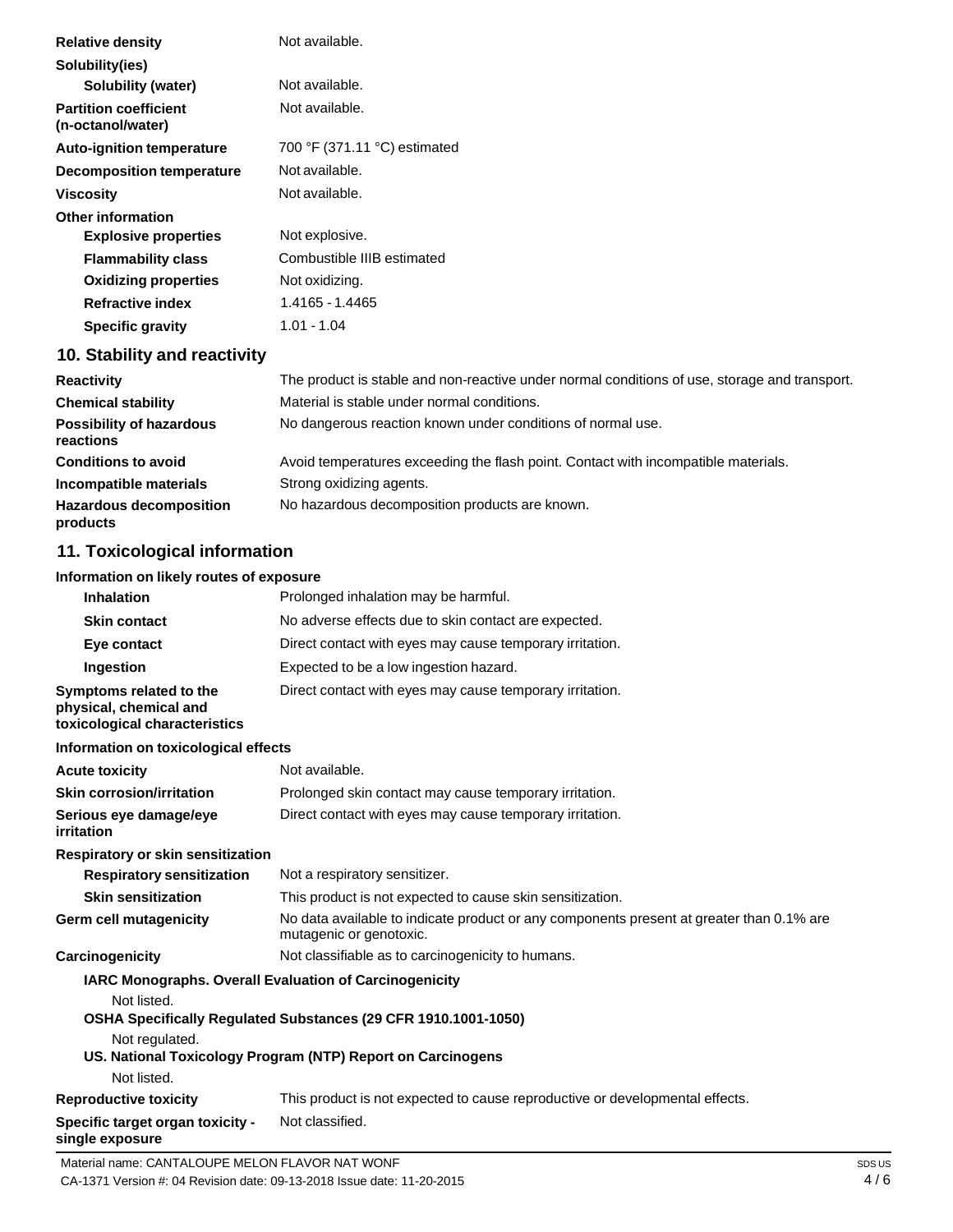| Specific target organ toxicity -<br>repeated exposure                                                             | Not classified.                                                                                                                                                                                                        |
|-------------------------------------------------------------------------------------------------------------------|------------------------------------------------------------------------------------------------------------------------------------------------------------------------------------------------------------------------|
| <b>Aspiration hazard</b>                                                                                          | Not an aspiration hazard.                                                                                                                                                                                              |
| <b>Chronic effects</b>                                                                                            | Prolonged inhalation may be harmful.                                                                                                                                                                                   |
| 12. Ecological information                                                                                        |                                                                                                                                                                                                                        |
| <b>Ecotoxicity</b>                                                                                                | The product is not classified as environmentally hazardous. However, this does not exclude the<br>possibility that large or frequent spills can have a harmful or damaging effect on the environment.                  |
| Persistence and degradability                                                                                     |                                                                                                                                                                                                                        |
| <b>Bioaccumulative potential</b>                                                                                  |                                                                                                                                                                                                                        |
| Partition coefficient n-octanol / water (log Kow)<br>ETHYL ACETATE NAT<br>ETHYL BUTYRATE, NAT<br>PROPYLENE GLYCOL | #1029<br><b>NOP</b><br>0.73<br>1.73<br>#1037 NOP<br>NOM NFI<br>$-0.92$                                                                                                                                                 |
| <b>Mobility in soil</b>                                                                                           | No data available.                                                                                                                                                                                                     |
| Other adverse effects                                                                                             | No other adverse environmental effects (e.g. ozone depletion, photochemical ozone creation<br>potential, endocrine disruption, global warming potential) are expected from this component.                             |
| 13. Disposal considerations                                                                                       |                                                                                                                                                                                                                        |
| <b>Disposal instructions</b>                                                                                      | Collect and reclaim or dispose in sealed containers at licensed waste disposal site.                                                                                                                                   |
| <b>Local disposal regulations</b>                                                                                 | Dispose in accordance with all applicable regulations.                                                                                                                                                                 |
| Hazardous waste code                                                                                              | The waste code should be assigned in discussion between the user, the producer and the waste<br>disposal company.                                                                                                      |
| Waste from residues / unused<br>products                                                                          | Dispose of in accordance with local regulations. Empty containers or liners may retain some<br>product residues. This material and its container must be disposed of in a safe manner (see:<br>Disposal instructions). |
| <b>Contaminated packaging</b>                                                                                     | Since emptied containers may retain product residue, follow label warnings even after container is<br>emptied. Empty containers should be taken to an approved waste handling site for recycling or<br>disposal.       |
| 14. Transport information                                                                                         |                                                                                                                                                                                                                        |
| DOT                                                                                                               |                                                                                                                                                                                                                        |
| Not regulated as dangerous goods.                                                                                 |                                                                                                                                                                                                                        |
| IATA                                                                                                              |                                                                                                                                                                                                                        |
| Not regulated as dangerous goods.<br><b>IMDG</b>                                                                  |                                                                                                                                                                                                                        |
| Not regulated as dangerous goods.                                                                                 |                                                                                                                                                                                                                        |
| Transport in bulk according to<br>Annex II of MARPOL 73/78 and<br>the IBC Code                                    | Not established.                                                                                                                                                                                                       |
| 15. Regulatory information                                                                                        |                                                                                                                                                                                                                        |
| US federal regulations                                                                                            | This product is not known to be a "Hazardous Chemical" as defined by the OSHA Hazard<br>Communication Standard, 29 CFR 1910.1200.                                                                                      |
|                                                                                                                   | TSCA Section 12(b) Export Notification (40 CFR 707, Subpt. D)                                                                                                                                                          |
| Not regulated.                                                                                                    |                                                                                                                                                                                                                        |
| <b>CERCLA Hazardous Substance List (40 CFR 302.4)</b><br>ETHYL ACETATE NAT                                        | #1029<br>NOP (CAS<br>Listed.                                                                                                                                                                                           |
| 141-78-6)<br>SARA 304 Emergency release notification                                                              |                                                                                                                                                                                                                        |
| Not regulated.                                                                                                    | OSHA Specifically Regulated Substances (29 CFR 1910.1001-1050)                                                                                                                                                         |
| Not regulated.                                                                                                    |                                                                                                                                                                                                                        |
|                                                                                                                   | Superfund Amendments and Reauthorization Act of 1986 (SARA)                                                                                                                                                            |
| <b>Hazard categories</b>                                                                                          | Immediate Hazard - No                                                                                                                                                                                                  |
|                                                                                                                   | Delayed Hazard - No<br>Fire Hazard - No                                                                                                                                                                                |
|                                                                                                                   | Pressure Hazard - No                                                                                                                                                                                                   |
|                                                                                                                   | Reactivity Hazard - No                                                                                                                                                                                                 |
| Material name: CANTALOUPE MELON FLAVOR NAT WONF                                                                   | SDS <sub>I</sub>                                                                                                                                                                                                       |